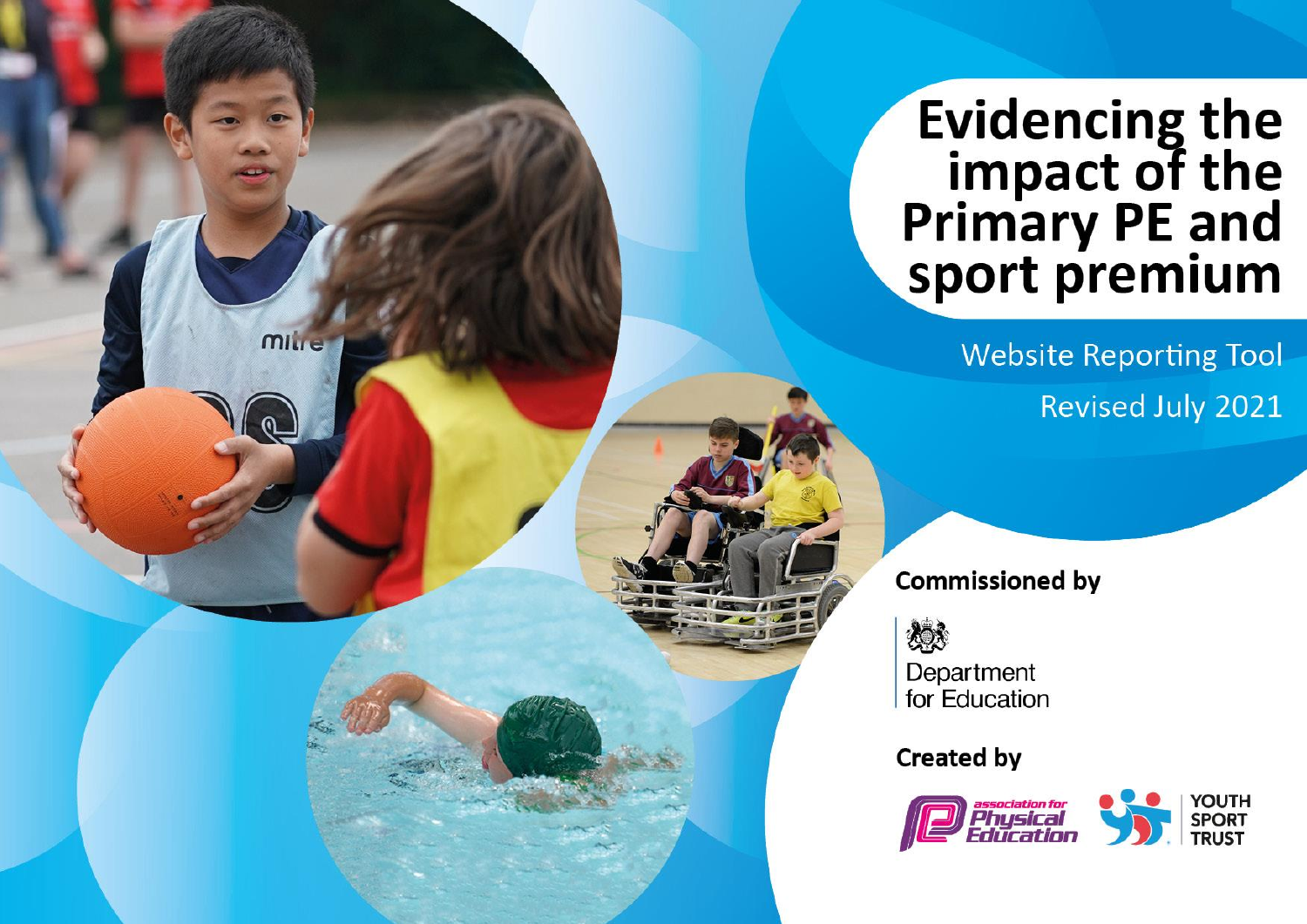It isimportant that your grant is used effectively and based on school need. The Education Inspection Framework makes clear there will be a focus on **'whether leaders and those responsible for governors all understand their respective roles and perform these in a way that enhances the effectiveness of the school'**.

Under the Quality of Education Ofsted inspectors consider: **Intent** - Curriculum design, coverage and appropriateness **Implementation** - Curriculum delivery, Teaching (pedagogy) and Assessment **Impact** - Attainment and progress

To assist schools with common transferable language this template has been developed to utilise the same three headings which should make your plans easily transferable between working documents.

Schools must use the funding to make **additional and sustainable** improvementsto the quality of Physical Education, School Sport and Physical Activity (PESSPA) they offer. This means that you should use the Primary PE and sport premium to:

• Develop or add to the PESSPA activities that your school already offer

Created by: **Education Partnerships Creation** Supported by:

- Build capacity and capability within the school to ensure that improvements made now will benefit pupils joining the school in future years
- The Primary PE and sport premium should not be used to fund capital spend projects; the school's budget should fund these.

Please visit gov.uk for the revised DfE guidance including the 5 key indicators across which schools should demonstrate an improvement. This document will help you to review your provision and to report your spend. DfE encourages schools to use this template as an effective way of meeting the reporting requirements of the Primary PE and sport premium.

We recommend you start by reflecting on the impact of current provision and reviewing the previous spend.

Schools are required to publish details of how they spend this funding, including any under-spend from 2019/2020, as well as on the impact it has on pupils' PE and sport participation and attainment. **All funding must be spent by 31st July 2022.**

We recommend regularly updating the table and publishing it on your website throughout the year. This evidences your ongoing self-evaluation of how you are using the funding to secure maximum, sustainable impact. Final copy must be posted on your website by the end of the academic year and no later than the 31st July 2021. To see an example of how to complete the table please click HERE.

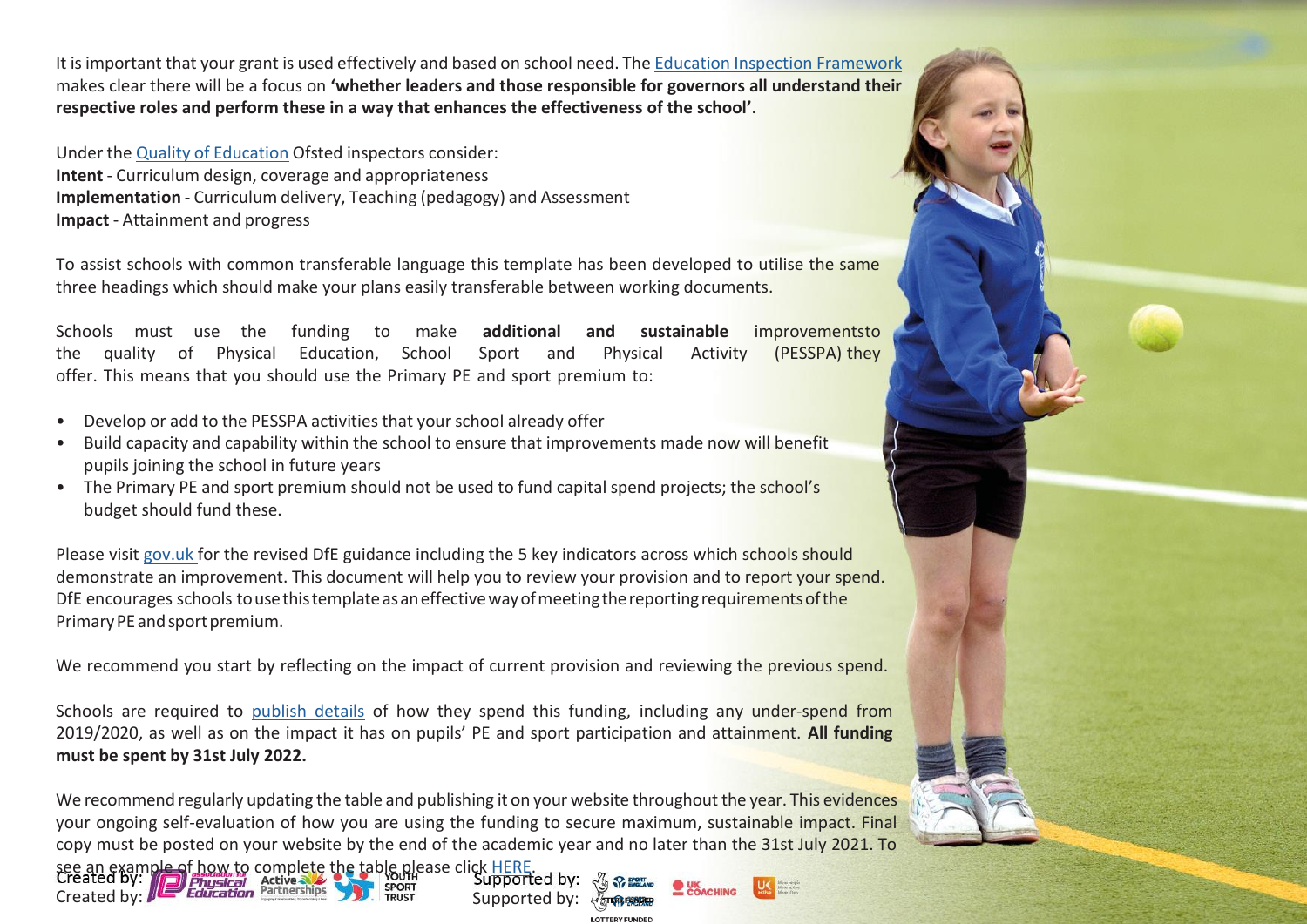## **Details with regard to funding** Please complete the table below.

| Total amount carried over from 2019/20                                              | £8,583  |
|-------------------------------------------------------------------------------------|---------|
| Total amount allocated for 2020/21                                                  | £16,830 |
| How much (if any) do you intend to carry over from this total fund into 2021/22?    | £16,000 |
| Total amount allocated for 2021/22                                                  | £16,000 |
| Total amount of funding for 2021/22. To be spent and reported on by 31st July 2022. | £32,000 |

## **Swimming Data**

Please report on your Swimming Data below.

| Meeting national curriculum requirements for swimming and water safety.<br>N.B. Complete this section to your best ability. For example you might have practised safe self-rescue techniques on<br>dry land which you can then transfer to the pool when school swimming restarts.<br>Due to exceptional circumstances priority should be given to ensuring that pupils can perform safe self rescue even lesson time in school.<br>if they do not fully meet the first two requirements of the NC programme of study | Swimming sessions did not resume<br>during the 2020-2021 academic year.<br>Water safety was discussed during |
|-----------------------------------------------------------------------------------------------------------------------------------------------------------------------------------------------------------------------------------------------------------------------------------------------------------------------------------------------------------------------------------------------------------------------------------------------------------------------------------------------------------------------|--------------------------------------------------------------------------------------------------------------|
| What percentage of your current Year 6 cohort swim competently, confidently and proficiently over a distance of at<br>least 25 metres?<br>N.B. Even though your pupils may swim in another year please report on their attainment on leaving primary school<br>at the end of the summer term 2020.<br>Please see note above                                                                                                                                                                                           | %<br>Unsure due to<br>swimming<br>no<br>sessions 2020-2021                                                   |
| What percentage of your current Year 6 cohort use a range of strokes effectively [for example, front crawl, backstroke<br>and breaststroke]?<br>Please see note above                                                                                                                                                                                                                                                                                                                                                 | %<br>Unsure due to<br>swimming<br>no<br>sessions 2020-2021                                                   |
| What percentage of your current Year 6 cohort perform safe self-rescue in different water-based situations?                                                                                                                                                                                                                                                                                                                                                                                                           | % Unsure due to<br>swimming<br>no<br>sessions 2020-2021                                                      |
| Schools can choose to use the Primary PE and sport premium to provide additional provision for swimming but this<br>must be for activity over and above the national curriculum requirements. Have you used it in this way?                                                                                                                                                                                                                                                                                           | No                                                                                                           |

Created by: Physical Active ACT COUTH Supported by: Supported by: Supported by: Supported by: Supported by: Supported by: Supported by: Supported by: Supported by: Supported by: Supported by: Supported by: Supported by: Su



**LOTTERY FUNDED** 

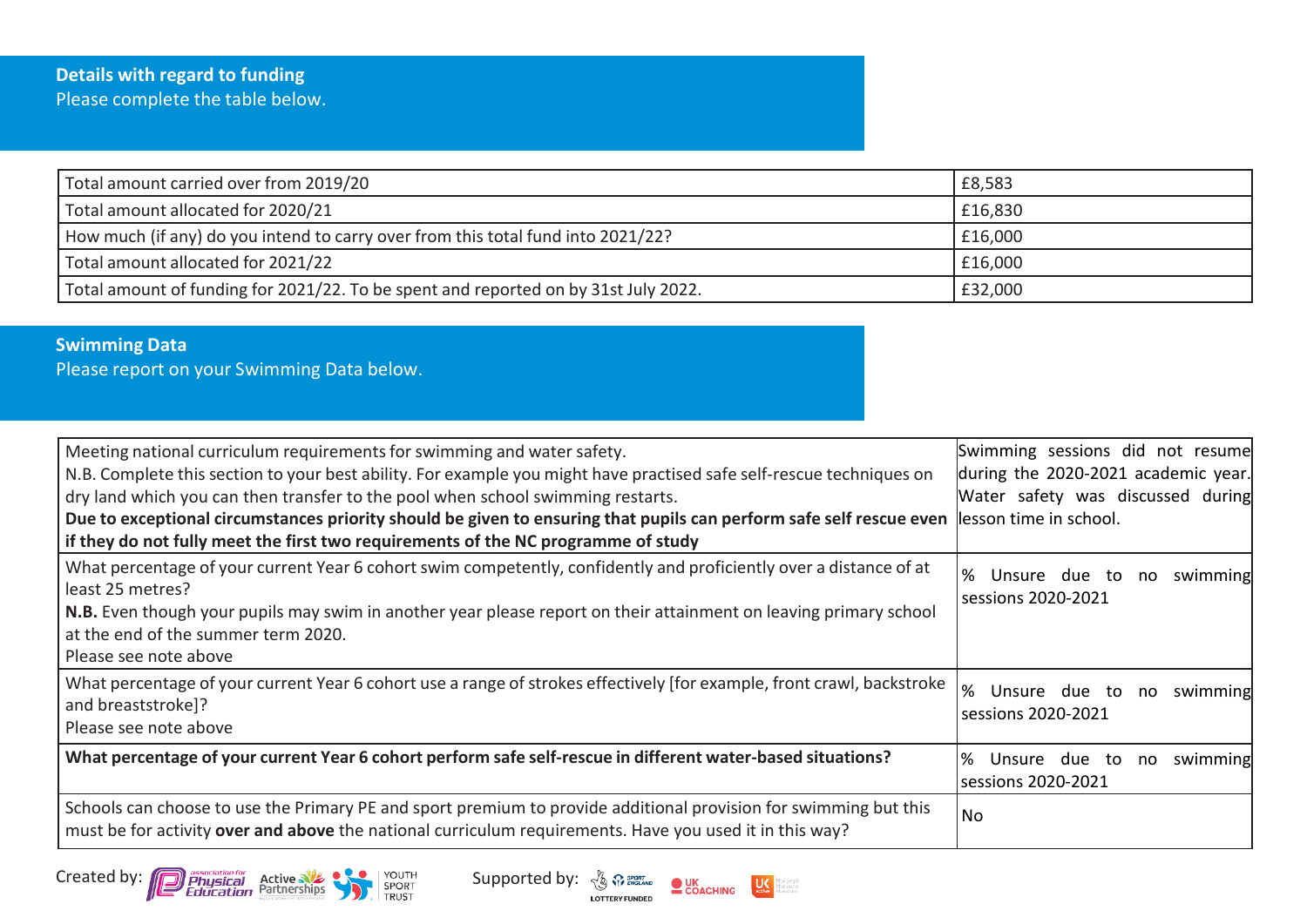## **Action Plan and Budget Tracking**

Capture your intended annual spend against the 5 key indicators. Clarify the success criteria and evidence of impact that you intend to measure to evaluate for pupils today and for the future.

| Academic Year: 2021/22                                                                                                                                                  | Total fund allocated: £32,000                                                                                                                                                                                                                                                                                                                                                               | Date Updated: December 2021  |                                                                                                                                                                                                                                 |                                                                                                                                                                 |
|-------------------------------------------------------------------------------------------------------------------------------------------------------------------------|---------------------------------------------------------------------------------------------------------------------------------------------------------------------------------------------------------------------------------------------------------------------------------------------------------------------------------------------------------------------------------------------|------------------------------|---------------------------------------------------------------------------------------------------------------------------------------------------------------------------------------------------------------------------------|-----------------------------------------------------------------------------------------------------------------------------------------------------------------|
| Key indicator 1: The engagement of all pupils in regular physical activity - Chief Medical Officers guidelines recommend that                                           |                                                                                                                                                                                                                                                                                                                                                                                             |                              | Percentage of total allocation:                                                                                                                                                                                                 |                                                                                                                                                                 |
|                                                                                                                                                                         | primary school pupils undertake at least 30 minutes of physical activity a day in school                                                                                                                                                                                                                                                                                                    |                              |                                                                                                                                                                                                                                 | 53% £16,960                                                                                                                                                     |
| Intent                                                                                                                                                                  | Implementation<br>Impact                                                                                                                                                                                                                                                                                                                                                                    |                              |                                                                                                                                                                                                                                 |                                                                                                                                                                 |
| Your school focus should be clear what<br>you want the pupils to know and be<br>able to do and about<br>what they need to learn and to<br>consolidate through practice: | Make sure your actions to achieve are<br>linked to your intentions:                                                                                                                                                                                                                                                                                                                         | <b>Funding</b><br>allocated: | Evidence of impact: what do pupils Sustainability and suggested next<br>now know and what can they now<br>do? What has changed?:                                                                                                | steps:                                                                                                                                                          |
| Engage all children in physical activity at<br>play and break times ensuring there is a<br>wide range of equipment available                                            | Audit resources, purchase equipment                                                                                                                                                                                                                                                                                                                                                         | £1,000                       | Children engaged in active play                                                                                                                                                                                                 | Review numbers that have<br>participated throughout the year                                                                                                    |
| Mid-day supervisors are skilled in<br>creating fun, play based games and<br>managing behaviour                                                                          | SHAPE partnership training<br>Local school training opportunities                                                                                                                                                                                                                                                                                                                           | <b>SHAPE</b> credits         | Mid day supervisors are skilled,<br>supportive and provide a fun<br>atmosphere for all children at lunch<br>ltime                                                                                                               | Continue to train new staff<br>members and refresher training<br>each year                                                                                      |
| Engage the children in outdoor activities Purchase wellies, ponchos, spare coats $E750$<br>throughout the year                                                          | and hoodies for incremental weather                                                                                                                                                                                                                                                                                                                                                         |                              | To keep all children warm and dry<br>and reduce the disadvantaged<br>barrier of not having adequate<br>clothing                                                                                                                 | Monitor engagement during<br>incremental weather                                                                                                                |
| Design and develop the space alongside<br>the side of the school building as a place<br>for active play                                                                 | Liaise with the Golf Foundation to<br>create a plan making the space more<br>lactive and accessible.<br>Bid for additional money for capital<br>expenditure to improve the site<br>Quotes and design for space<br>Have a design installed in keeping with<br>the Grade 2 listed building and include<br>equipment<br>Train staff to use the equipment during<br>playtimes and curriculum PE | £8,000                       | To improve and add to the space<br>children can use during playtimes<br>and stay active<br>*Bidding for £1,000 from Golf<br>Foundation and £1,000 from NFU.<br>Local councillor and church<br>contacted to support the project. | Review use of the area and<br>reinvest in developing further by<br>adding additional challenge to the<br>space. Puchase long last<br>equipment and store safely |





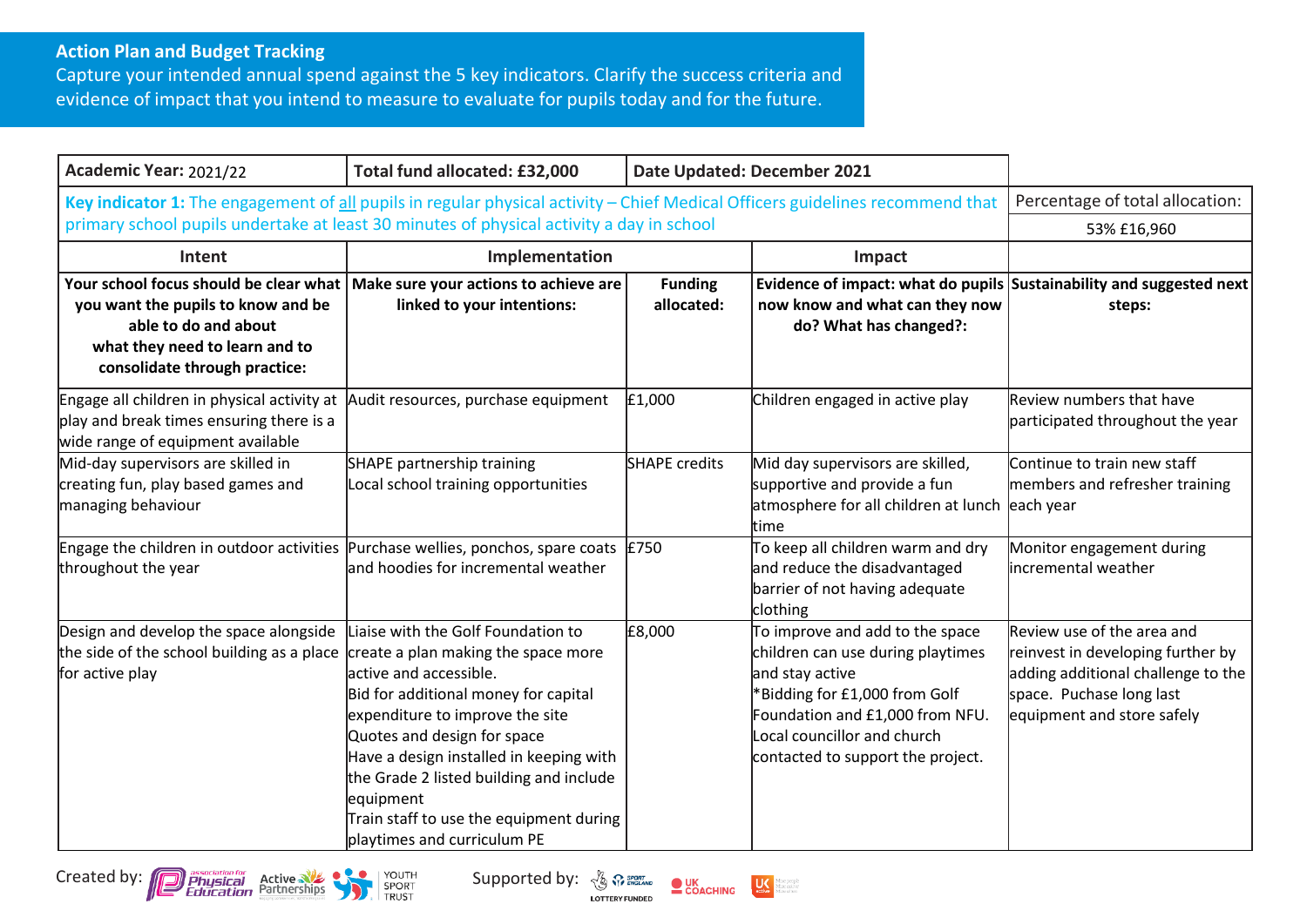| Improve the Early Years playground to<br>encourage the youngest children to get<br>active outdoors and develop physical<br>strength and stamina                         | Audit resources via an ECERS and<br>purchase equipment                                                                                                           | £6,000                                                                    | All children are physically active<br>throughout the school day and<br>provide fun and challenge for the<br>youngest children                                             | Monitor use of the area and track<br>physical development of the<br>children. Purchase high quality<br>equipment.                                                              |
|-------------------------------------------------------------------------------------------------------------------------------------------------------------------------|------------------------------------------------------------------------------------------------------------------------------------------------------------------|---------------------------------------------------------------------------|---------------------------------------------------------------------------------------------------------------------------------------------------------------------------|--------------------------------------------------------------------------------------------------------------------------------------------------------------------------------|
| Key indicator 2: The profile of PESSPA being raised across the school as a tool for whole school improvement                                                            |                                                                                                                                                                  |                                                                           |                                                                                                                                                                           | Percentage of total allocation:                                                                                                                                                |
|                                                                                                                                                                         |                                                                                                                                                                  |                                                                           |                                                                                                                                                                           | 5.8% £1,870                                                                                                                                                                    |
| Intent                                                                                                                                                                  | Implementation                                                                                                                                                   |                                                                           | Impact                                                                                                                                                                    |                                                                                                                                                                                |
| Your school focus should be clear what<br>you want the pupils to know and be<br>able to do and about<br>what they need to learn and to<br>consolidate through practice: | Make sure your actions to achieve are<br>linked to your intentions:                                                                                              | <b>Funding</b><br>allocated:                                              | Evidence of impact: what do pupils Sustainability and suggested next<br>now know and what can they now<br>do? What has changed?:                                          | steps:                                                                                                                                                                         |
| Mini sports leader programme to<br>continue to be embedded in Y5/6 and<br>celebrated throughout school                                                                  | Retain membership of Shape<br>Partnership and affiliate for 3 years<br>ensuring there is continued, strategic<br>focus on PE                                     | Part of SHAPE<br>partnership                                              | To give older children responsibility<br>and status in the playground and<br>lead activities as well as the staff.<br>To encourage active participation of<br>their peers | Y5 trainer leaders to support new<br>leaders next academic year                                                                                                                |
| Trophies, medals and awards purchased<br>to increase prestige when winning,<br>participating and leading events and<br>lactivities                                      | Audit the range of medals, badges,<br>trophies needed and purchase<br>Increase visibility of awards and<br>celebrate successes publicly and via<br>social media  | £500                                                                      | Successes celebrated, children<br>motivated and inspired. The<br>extended school and wider<br>community share success via social<br>media                                 | Photographs, assemblies, visibility<br>of rewards and achievements to<br>motivate and inspire future year<br>groups of children                                                |
| Bronze Young Ambassador training,<br>conference, support and travel.                                                                                                    | Children trained to implement ideas<br>across school and raise then profile of<br>the school leadership team maximising<br>physical activities and active travel | Part of SHAPE<br>partnership<br>£160 to cover<br>teacher release<br>ltime | Children actively encouraging their<br>peers in meaningful and active play                                                                                                | Monitor behaviour of children in<br>older year groups. Younger<br>children experience good<br>behaviours modelled and are<br>inspired to actively participate in<br>activities |

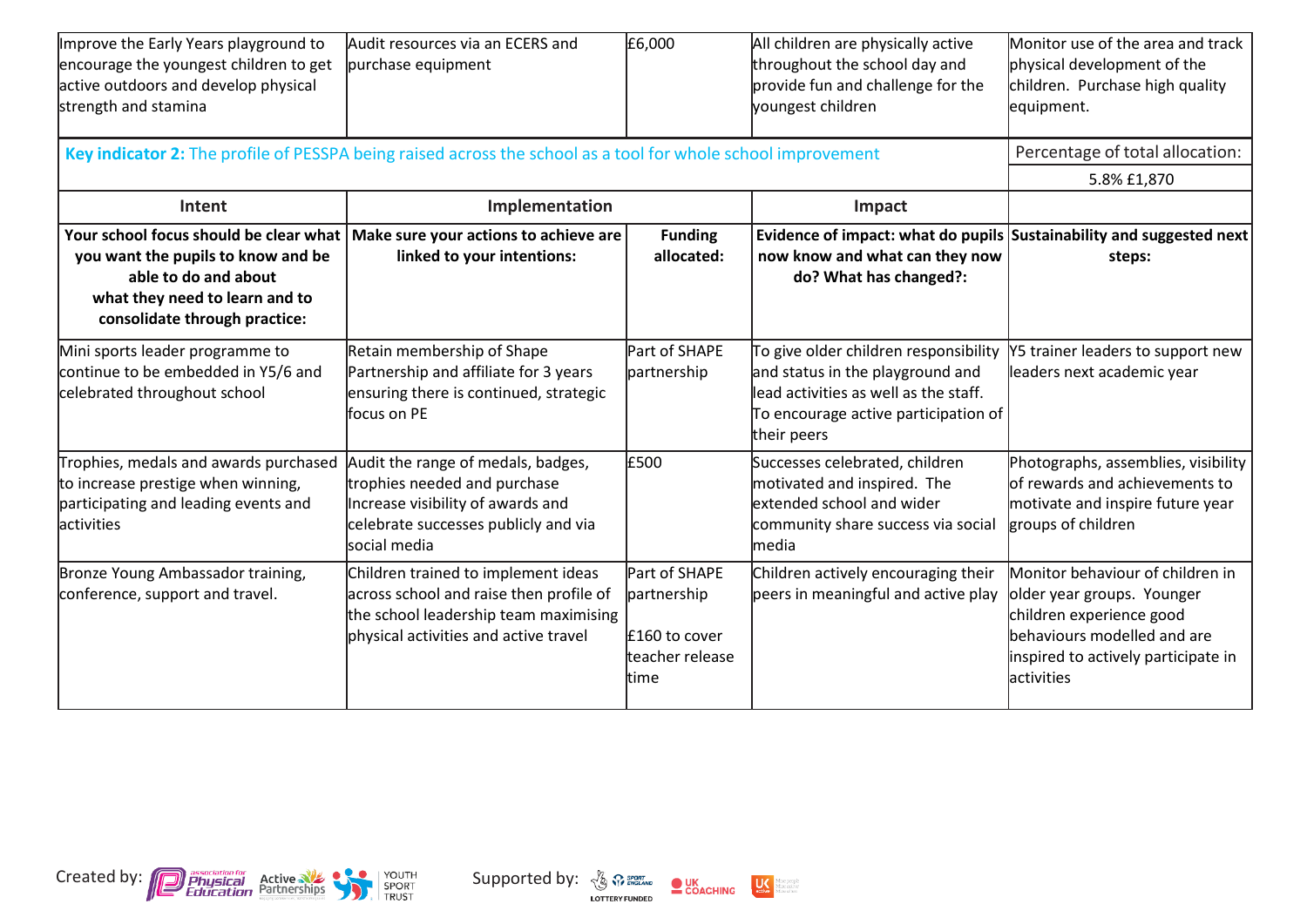| Key indicator 3: Increased confidence, knowledge and skills of all staff in teaching PE and sport                                                                       |                                                                                                                                         |                              | Percentage of total allocation:                                                                                                                                                                                                                                               |                                                                                                                                 |
|-------------------------------------------------------------------------------------------------------------------------------------------------------------------------|-----------------------------------------------------------------------------------------------------------------------------------------|------------------------------|-------------------------------------------------------------------------------------------------------------------------------------------------------------------------------------------------------------------------------------------------------------------------------|---------------------------------------------------------------------------------------------------------------------------------|
|                                                                                                                                                                         |                                                                                                                                         |                              |                                                                                                                                                                                                                                                                               | 27.9% £8,930                                                                                                                    |
| Intent                                                                                                                                                                  | Implementation                                                                                                                          |                              | Impact                                                                                                                                                                                                                                                                        |                                                                                                                                 |
| Your school focus should be clear<br>what you want the pupils to know<br>and be able to do and about<br>what they need to learn and to<br>consolidate through practice: | Make sure your actions to<br>achieve are linked to your<br>intentions:                                                                  | <b>Funding</b><br>allocated: | Evidence of impact: what do<br>pupils now know and what<br>can they now do? What has<br>changed?:                                                                                                                                                                             | Sustainability and suggested<br>next steps:                                                                                     |
| Membership of REAL PE to support<br>teachers planning and teaching the PE<br>curriculum                                                                                 | Continue online subscription<br>All staff attend twilight CPD in spring<br>term                                                         | £176                         | Staff feel confident delivering the PE<br>curriculum evidence through staff<br>questionnaires<br>Children improving their PE<br>knowledge and skills evidenced<br>through learning walks, interviews<br>with the children and increased<br>participation in additional events | Twilight sessions focus on<br>coaching methods; continue to<br>use this model in the future to<br>ensure teachers are supported |
| Membership of Association for Physical<br>Education (AfPE) to support and develop<br>policy and curriculum                                                              | Continue with subscription<br>Complete audits and use support<br>materials to develop the curriculum<br>lfurther                        | £64                          | PE lead supported and expertise<br>developed leading to improvements<br>in the PE curriculum                                                                                                                                                                                  | Continue to affiliate to ensure<br>that staff receive high quality<br>support from the specialist<br>lservice                   |
| PE lead attending network meetings<br>organised by SHAPE partnership and<br>receiving coaching to develop leadership<br><b>skills</b>                                   | <b>Book network meetings</b><br>Supply cover costs to release<br>Organise dates to work with SSCo                                       | $£160 \times 3 = £480$       | Leadership skills developed and<br>curriculum implemented throughout<br>school. Impact evaluated and next<br>steps identified.                                                                                                                                                | Develop team teach mentoring<br>support sharing expertise and<br>knowledge throughout the<br>staffing team                      |
| Staff receive weekly PD coaching support<br>from a PE specialist                                                                                                        | Tom Oxspring attend school every<br>Monday<br>Timetable support throughout school<br>over the year<br><b>Access provided to REAL PE</b> | £7,000                       | Increased confidence from staff<br>leading to higher quality teaching<br>Expertise of the subject quality<br>assuring the school provision for PE                                                                                                                             | Staff are supported with areas of<br>the PE curriculum they find most<br>challenging leading to improved<br>future practice     |





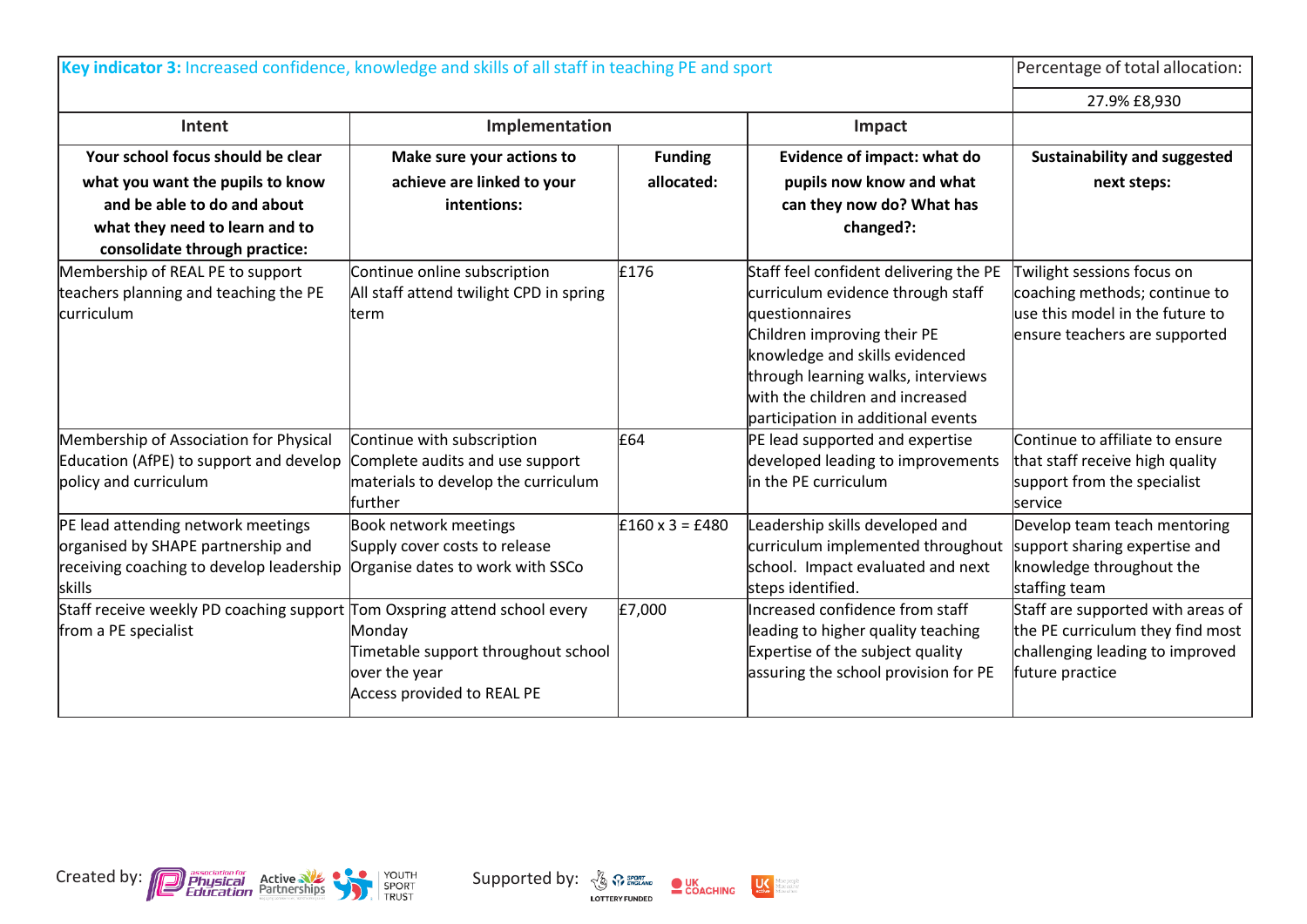| Key indicator 4: Broader experience of a range of sports and activities offered to all pupils |                                                                  |                              |                                                                            | Percentage of total allocation:                                  |
|-----------------------------------------------------------------------------------------------|------------------------------------------------------------------|------------------------------|----------------------------------------------------------------------------|------------------------------------------------------------------|
|                                                                                               |                                                                  |                              |                                                                            | 6.3% £2,030                                                      |
| Intent                                                                                        | Implementation                                                   |                              | Impact                                                                     |                                                                  |
| Your school focus should be clear                                                             | Make sure your actions to                                        | <b>Funding</b>               | Evidence of impact: what do                                                | Sustainability and suggested                                     |
| what you want the pupils to know                                                              | achieve are linked to your                                       | allocated:                   | pupils now know and what                                                   | next steps:                                                      |
| and be able to do and about                                                                   | intentions:                                                      |                              | can they now do? What has                                                  |                                                                  |
| what they need to learn and to                                                                |                                                                  |                              | changed?:                                                                  |                                                                  |
| consolidate through practice:                                                                 |                                                                  |                              |                                                                            |                                                                  |
| School to have a three year affiliation<br>package with SHAPE (sporting                       | Sign affiliation agreement<br>Work with Paul Ryan to develop a   | £4,950                       | High quality, specialist support<br>provided by Shape Partnership          | Strategic plan ensures that school<br>improvement is sustainable |
| partnership) in order to offer and deliver                                                    | strategic 3 year plan for PE                                     |                              | resulting in a increased participation                                     |                                                                  |
| a broad experience of sports, activities                                                      | Purchase additional credits ensuring                             | E1,100                       | and achievement in all sporting                                            |                                                                  |
| and events                                                                                    | that all priorities can be addressed                             |                              | events. Children are targeted to                                           |                                                                  |
|                                                                                               |                                                                  |                              | participate in different events                                            |                                                                  |
|                                                                                               |                                                                  |                              | dependent upon skill level and                                             |                                                                  |
| Introduce a range of sports and physical                                                      | Find and contract local instructors                              | £820                         | personality type<br>To broaden children's sports                           | Review weekly participant                                        |
| activities during extra curricula clubs                                                       | (Paceball, football etc)                                         |                              | experiences whilst developing their                                        | numbers and feedback from                                        |
| after school delivered by local sports                                                        | Arrange clubs and inform parents                                 |                              | fundamental skills                                                         | parents for each specific club.                                  |
| organisations                                                                                 | Arrange afterschool club via SHAPE                               |                              |                                                                            |                                                                  |
|                                                                                               | credits for KS1                                                  |                              |                                                                            |                                                                  |
|                                                                                               | After school football club led by an FA                          |                              |                                                                            |                                                                  |
|                                                                                               | coach                                                            |                              |                                                                            |                                                                  |
|                                                                                               | Tom Oxspring deliver an after school<br>club spring term to LKS2 |                              |                                                                            |                                                                  |
| Broadening the range of sports and                                                            | Targeted work with staff delivering PE Part of SHAPE             |                              | To increase the types and variety of                                       | Review the additional sports and                                 |
| physical activities offered during PE                                                         | to understand and develop the areas                              | partnership                  | sports that the pupils have had an                                         | activities with staff and pupils.                                |
| lessons and during play time including                                                        | where extension work would be                                    |                              | opportunity of experiencing, in the                                        | Link with local clubs and groups                                 |
| mini golf. Build on the REAL PE scheme                                                        | suitable. Use the new spaces created                             |                              | hope they may really enjoy one of                                          | where possible to provide                                        |
| of work by developing sport specific                                                          | around school to provide some of the                             |                              | many of them and continue                                                  | ongoing opportunity to get                                       |
| games that stem from the syllabus                                                             | ideas for learning.                                              |                              | participating throughout childhood                                         | involved.                                                        |
|                                                                                               |                                                                  |                              | and into adult life.                                                       |                                                                  |
| Bikeability and balance ability sessions                                                      | Contact Wheely Fun Wheels to                                     | Part of SHAPE                | All children well-skilled in appropriate Accessing the balance ability and |                                                                  |
| for reception, Y3/4, Y5/6                                                                     | organise suitable dates for children to partnership              |                              | level of Bike training                                                     | younger bikeabilty ensures that                                  |
|                                                                                               | undertake training                                               |                              |                                                                            | children are proficient at cycling                               |
| Created by:<br><b>Finglement Active Me</b><br>Education Partnerships                          | YOUTH<br>SPORT<br>TRUST<br>$\bullet$<br>Supported by:            | <b>CON SPORT</b><br>COACHING | <b>CONTRACTE MERCHANDE</b>                                                 | when they leave school                                           |